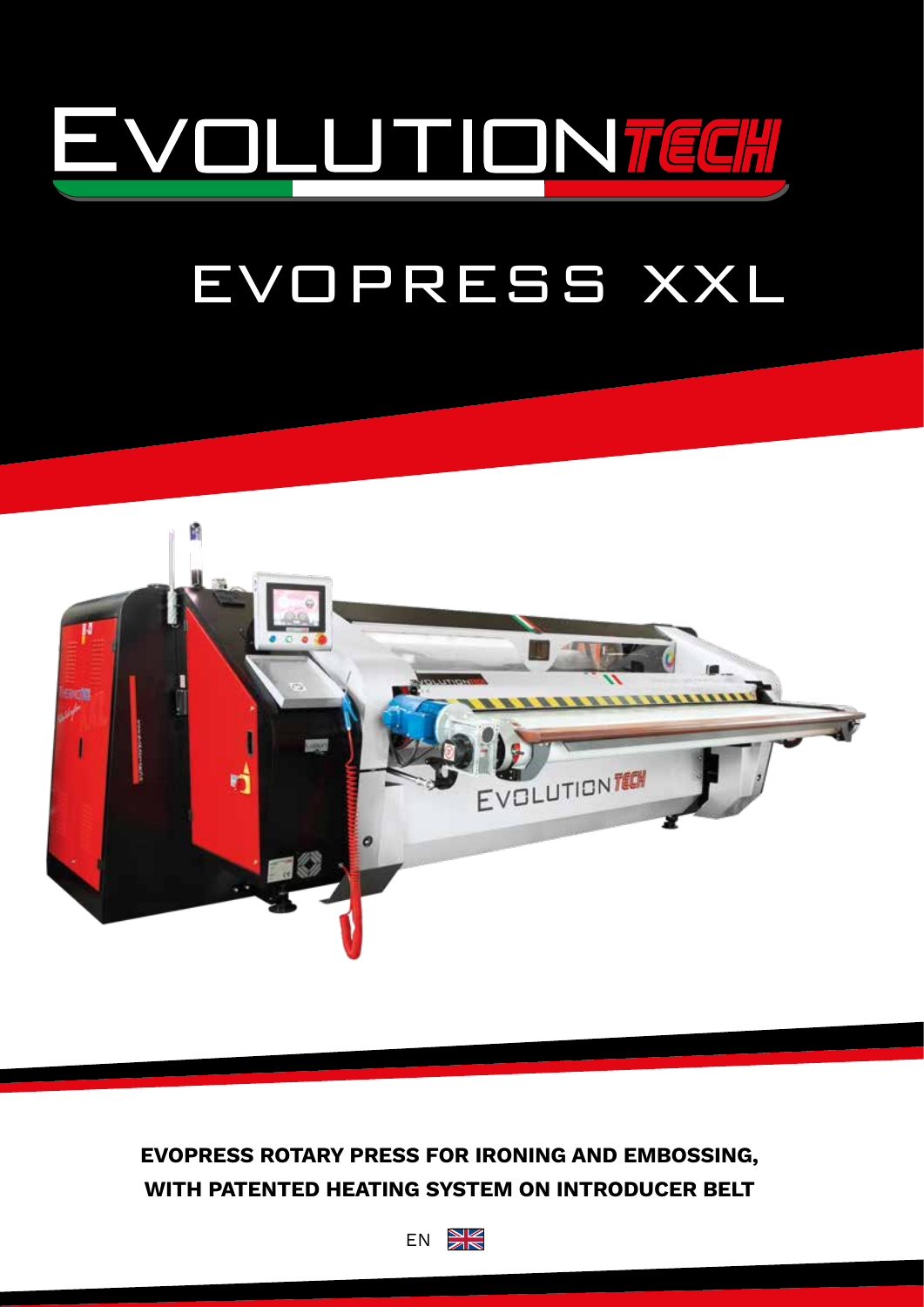

### **EVOPRESS XXL ROTARY PRESS FOR IRONING AND EMBOSSING, WITH PATENTED HEATING SYSTEM ON THE ANTI-CREASE BELT**



Starting from the concept that hydraulic presses, due to extended time and low temperature, make the hide remain soft, to the detriment however of the productivity, we thought of manufacturing an innovative rotary press that could ensure the same result, **maintaining the same typical productivity of rotary presses.**



The rotary press for ironing and printing uses **the "Thermotech" revolutionary patented heating system of the anti-crease belt.** This is able to preheat approximately one metre and half of the hide on both sides at the desired temperature up to 110 degrees centigrade before it comes into contact with the cylinder. The hide therefore, does not obtain heat only in the point where the felt belt and cylinder meet, but reaches the latter already at a significant temperature that can be adjusted as required, avoiding any possible thermal shock.

Thus, working at lower and more prolonged temperatures, while simultaneously safeguarding the production speed, **the Evopress XXL rotary press enables a more velvety touch in the ironing phase and prints the finished hides more deeply,** without cuts and with more pronounced reliefs. The model **XXL with double length** in the pre heating improve the quality in enbossing leather.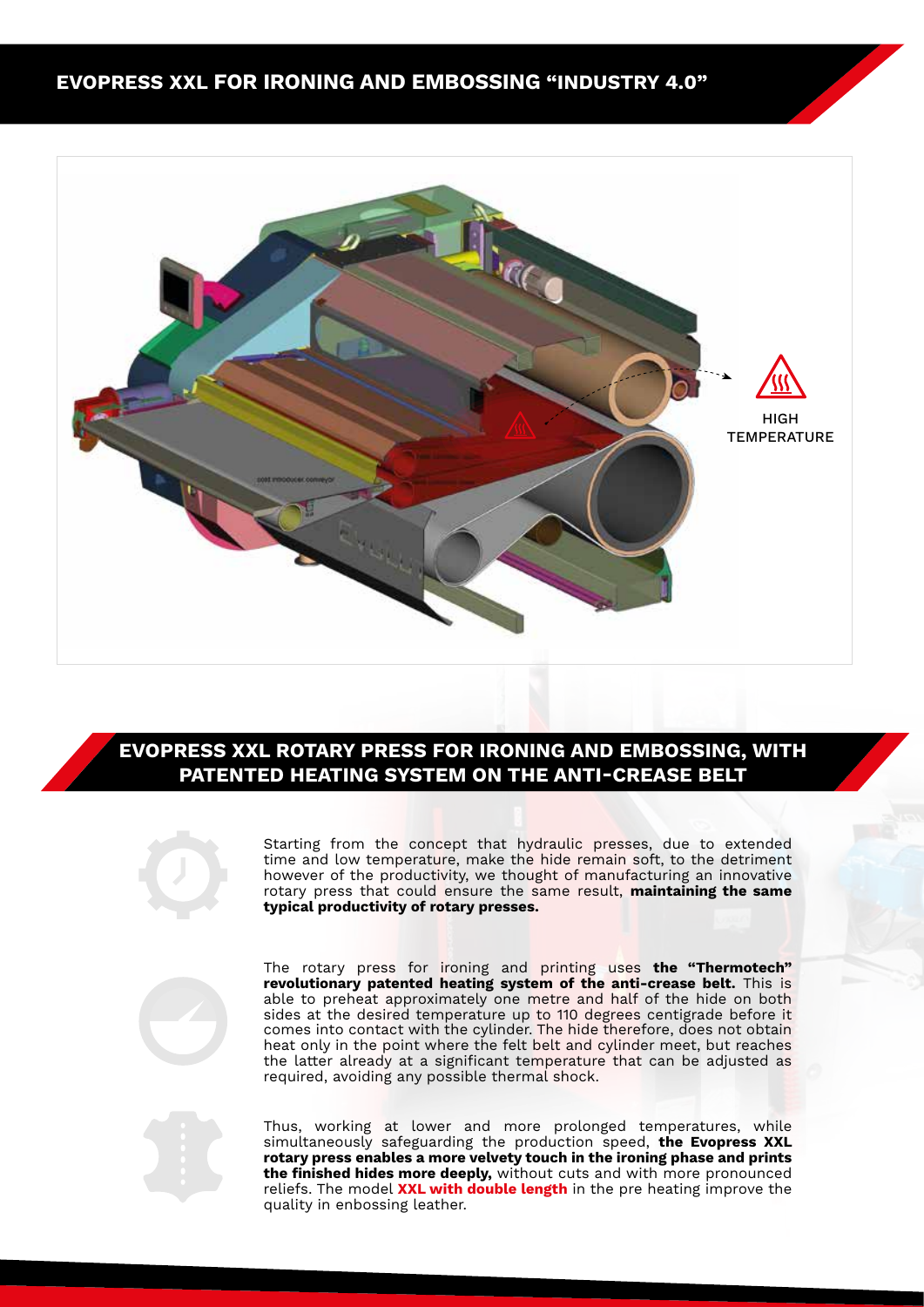

### **GENERAL FEATURES**

- Automatic and programmable timer for heating the rollers.
- Timer for cooling and subsequent automatically switching off the machine.
- **■** Working pressure up to 330 kg/cm linear.
- **Possibility to view the machine output side on the monitor with micro-cameras.**

### **INNOVATIVE FEATURES**

■ Possibility to preheat the hides up to 110 degrees, thanks to our patented heated anti-crease belt, equally on both sides with separate temperature adjustment to that of the ironing/printing cylinder.

 $\equiv$ 

- Easy and quick belt change due to disassembly of the side structure, saving 30% of the time compared to traditional machines.
- **E** Resistor replacement of the heating unit without removing the oil, enabling 60%-time saving compared to traditional machines.
- **Example 1** Greater speed in bringing the cylinder up to temperature through the variation of the oil flow speed.
- **Example 2** Greater speed in reaching the desired pressure with the speed change of the pressure pump.
- **E** Less consumption in the heating and maintenance phase (through its own logic, the machine regulates the speed and flow capacity of the diathermic oil, combining it with the activation/ deactivation of the 4 resistor batteries).
- Introducer conveyor belt folded to reduce the space.

### **OPTIONAL**

- Roller cooling through a heat exchanger.
- Hide detacher for each operator roller (recommended if the machine is combined with a stacker).
- Motorised bristle brush to clean the felt.
- Metal detector.
- Measurer with printer to install on the hide input belt.
- Stamping device to install on output belt.
- **Transfer paper system.**
- $\blacksquare$  Remote assistance kit.
- $\blacksquare$  Crane with parking cylinder.